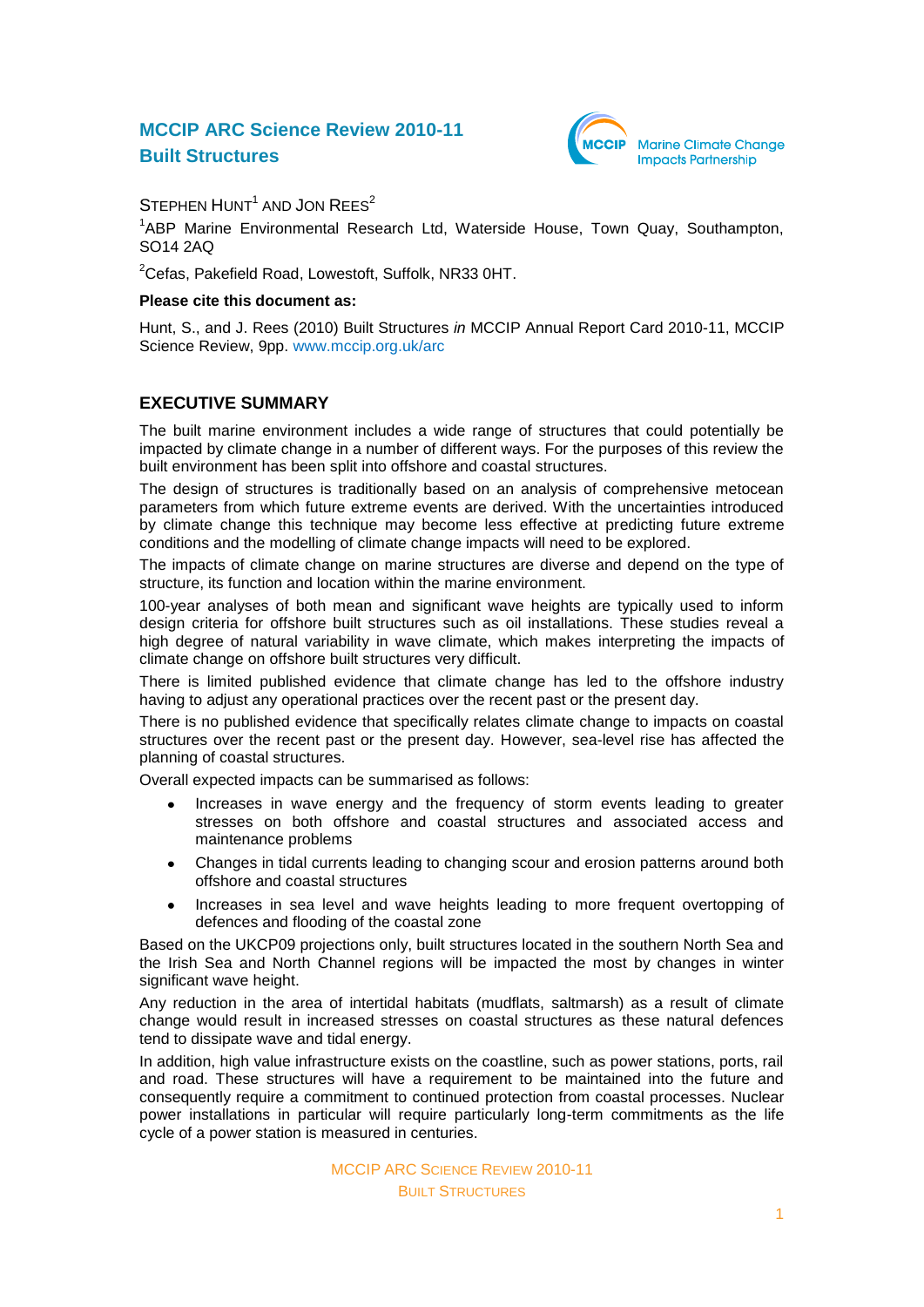# **FULL REVIEW**

For the purposes of this review, the built environment has been split into sections discussing likely impacts of climate change on structures out at sea (offshore) and on the water's edge (coastal).

# **1. What is already happening?**

### **Offshore structures**

Historically metocean (a commonly used abbreviation for meteorology and oceanography) parameters have been recorded at a number of oil installations, especially wave height and period. Analyses of wave climate data in the northern North Sea since 1973 (Leggett, 2007) has examined the link between regional scale variability in the wind field and changes to the wave height. A broad-scale feature of the timeseries of annual mean significant wave height was an increase from 1973 into the first half of the 1990s, following which it reduced. However, the behaviour over time of the autumn (Oct-Dec) and winter (Jan–Mar) wave heights has been different. These data suggest that significant wave heights have been reducing in the autumn since a peak in 1980-1985 whilst greater increases were seen in the winter in the first half of the 1990s. Both seasons show strong relationships, using 5 year rolling means, to their respective North Atlantic Oscillation (NAO) index suggesting the link to the regional scale wind field. These results from the industry data broadly mirror those in the academic literature (see MCCIP Storms and Waves submission). Importantly these data are used to assess the 100-year returns for average waves and peak waves which are then used as part of the design criteria for new structures. These values are seen to be sensitive to the length and timing of the datasets on which they are based. Calculated on the wave data from 1988 to 1996, when waves heights in winter were at their highest, the 100- year significant wave height would be 17.5 m, rather than the 15.6 m now used in design criteria for the northern North Sea based on the longer data set from 1973-1998 (Leggett, 2007).

However, analysis of the wave climate over a 200 year timescale using NAO records to infer extreme wave events from the North Atlantic off Norway indicates that extreme wave events before 1960 were significantly more severe than those experienced since (Taylor *et al*., 2009). This shows the difficulty in attributing anthropogenic climate change to severe wave events and highlights the need for long period records and robust statistical analysis of the highly variable wave height records. Furthermore, this also illustrates the difficulty in interpreting the impacts of climate change against a variable baseline regime.

There is limited published evidence that climate change has led to the offshore industry having to adjust any operational practices over the recent past or the present day.

# **Coastal Structures**

There is no published evidence that specifically relates climate change to impacts on coastal structures over the recent past or the present day. However, sea-level rise has affected the planning of coastal structures.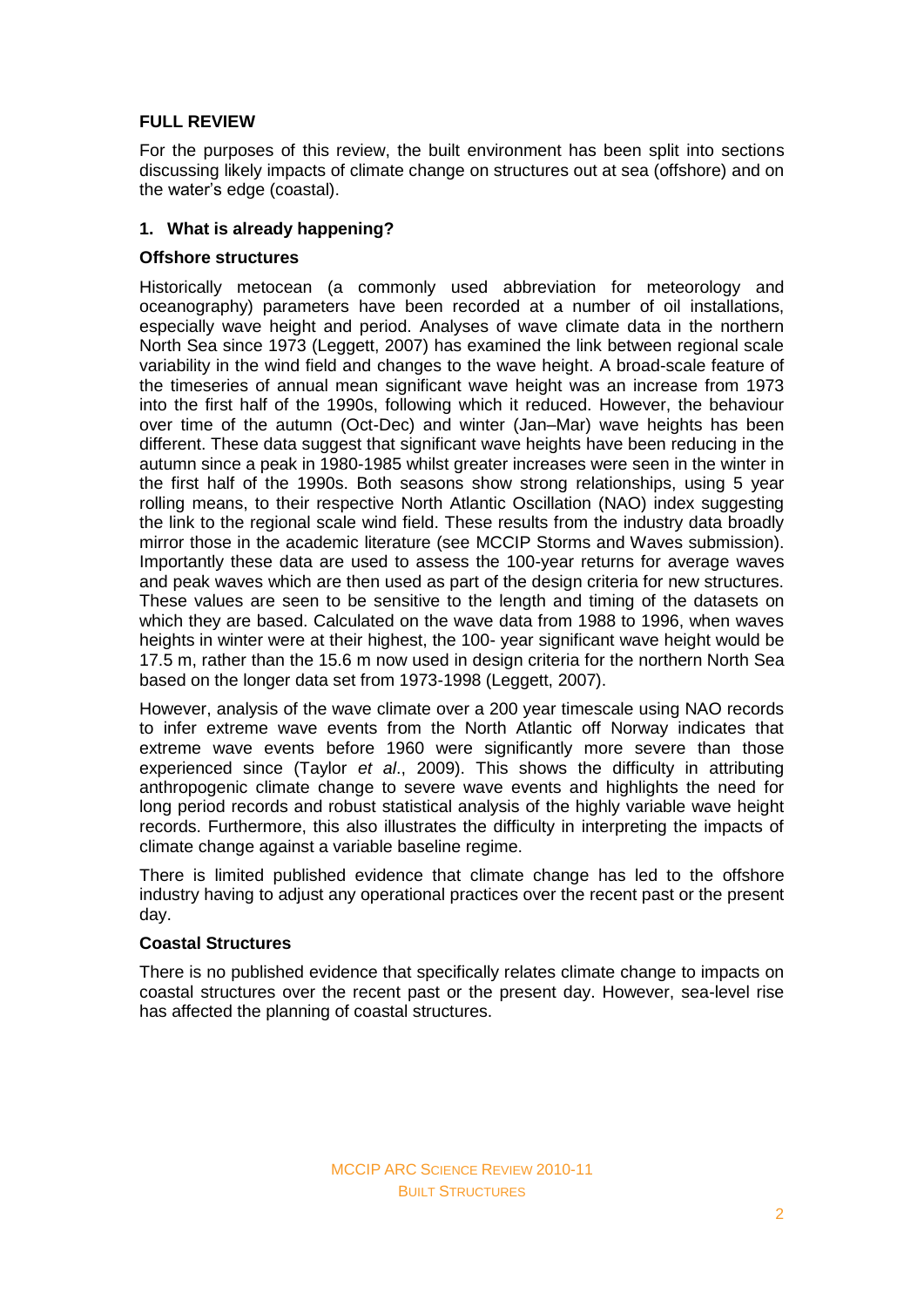# **2. What could happen in the future?**

#### **Offshore structures**

Offshore structures include those used as part of the oil and gas industry and increasingly the renewables sector such as offshore wind farms. Despite the importance of the oil and gas industry and the increased development of renewable energy there are no known published sources of data describing the predicted impacts of climate change on offshore structures.

#### *Oil and Gas*

The majority of oil and gas platforms are situated in regions 1, 2 and 5 with some in region 7. Overall the offshore industry could be vulnerable to both changes in sea level and increases in waves and winds, leading to greater stresses on structures in the marine environment. Changes to currents could result in changes to scour around the legs and supports of offshore installations.

Changes in storminess could also affect access to offshore installations and pose operational issues in terms of health and safety. There is no published evidence that discusses the reduction in operational time that could be expected with climate change. Any reduction in maintenance windows will require increased reliability and automation of offshore installations.

The UKCP09 predictions (which are based on a medium emissions scenario) indicate that the winter significant wave height will decrease in regions 1 and 7 and increase in regions 2 and 5. This indicates that the oil and gas installations in the Irish Sea and the Southern North Sea will experience the biggest impacts with respect to changes in winter significant wave height under a medium emissions scenario. Changes to currents are difficult to predict and vary from area to area and therefore it is not possible to suggest how climate change might impact on these processes. Considering the relatively short life cycle of offshore oil and gas platforms (c.50 years) it is unlikely that the impacts of climate change will pose a significant threat to installations that have already been built.

#### *Renewables Industry*

In terms of development, the most advanced of the offshore renewable sectors is wind energy, with wind farms planned for regions 1, 2, 3, 4, 5 and 6. Wind farm development is particularly concentrated in the Irish Sea and the Southern North Sea (regions 2 and 5) where a number of round 1 and 2 wind farms have been or are under construction. Impacts on wind turbines are likely to be similar to those described for the oil and gas industry and overall could be vulnerable to both changes in sea level and increases in waves and winds, leading to greater stresses on structures in the marine environment. Changes to currents could result in changes to scour around turbine foundations.

It is also possible that changes in storminess could affect access to offshore wind farms and pose operational issues in terms of health and safety during construction and maintenance. As for the oil and gas sector, there is no published evidence that discusses the reduction in operational time that could be expected with climate change. Any reduction in the maintenance windows will require increased reliability and automation of offshore wind farm structures.

MCCIP ARC SCIENCE REVIEW 2010-11 UKCP09 suggests that in terms of significant wave height, it is likely that wind farms in the southern North Sea and the Irish Sea will be most affected by increases in wave energy. Wind farms that are being constructed during rounds 1 and 2 are predominantly built on relatively shallow areas of seabed and therefore are potentially more prone to changes in bedload transport than those built in deeper

**BUILT STRUCTURES**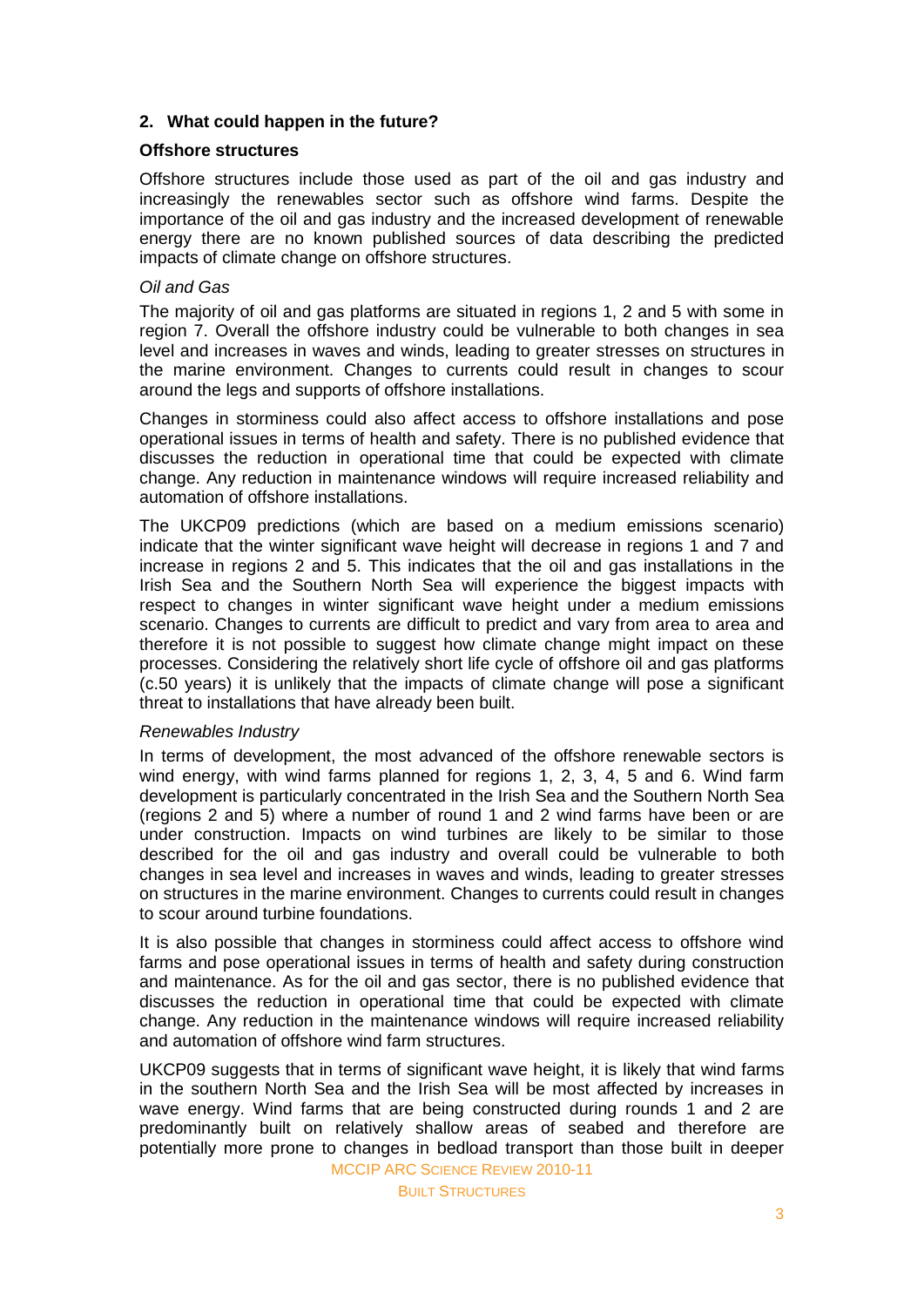water during round 3. However, this depends greatly on the seabed morphology and any changes to sediment transport are difficult to predict and will be localised in nature. Considering the relatively short life cycle of offshore wind farm turbines (c.50 years) it is unlikely that the impacts of climate change will pose a significant threat to installations that have already been built.

Tidal barrages situated closer to the coast in estuaries and embayments will also be prone to increased storminess and sea level rise. Increased storminess will put additional stresses on barrage structures and sea level rise could lead to the overtopping and flooding of the structures. Tidal barrages need to be designed to account for probable rises in sea level to avoid the overtopping and flooding of these structures later in their lifetimes. In addition tidal barrages impact on tidal regimes and as such these impacts will need to be considered in the context of future climate change.

#### *Submarine cables*

Submarine cables are used both in power transmission and the telecommunications industry. Within the renewables industry, cables are required for both the inter-array connections (between the turbines) and to connect the grid to shore. Telecommunications cables are laid over many miles and therefore a greater proportion of the cable length is offshore in deeper water, and hence tends to be beyond the influence of sediment transport caused by wave and current activity. Although submarine cables are present throughout the UK, there is a large density of telecommunication cables that make landfall in the southwest (region 4). Power transmission cables tend to be restricted to shallower and coastal waters and are distributed throughout the UK.

Generally cables are laid in two different ways. Firstly, cables laid in water shallower than 1500m tend to be buried and this gives them some degree of protection from activities such as anchoring and fishing which could break the cables (ISCP, 2009). Cables are also protected by a geographical buffer which restricts activity in the surrounding area (ISCP, 2009). Cables deeper than 1500m tend to be left on the surface as there is less risk of breakage (ISCP, 2009). Cables in shallow water are around 50mm in diameter as they have a protective outer layer, whereas cables in deeper water are not protected and therefore are only 17–20mm in diameter (ISCP, 2009). This means that cables in shallow water will not be prone to scour at the surface but could be prone to becoming exposed leading to a possible breakage in areas of high sediment mobility. Changes in the current regime could result in an increase in the frequency of this occurrence in some areas.

If storms become more severe it is possible that suitable weather conditions for laying cables could change. Adaptation measures could include the deeper burial of cables in regions of high risk and the reinforcing of cables to prevent breakage. There is no published work that describes climate change impacts on the cables.

Based on the UKCP09 report it is likely that the impacts of waves will be greater in regions 2, 3, 4 and 5. Impacts will be restricted to shallower sea where the effects of waves will be greatest on the seabed.

#### *Pipelines*

The majority of pipelines in UK waters are associated with the offshore fossil fuel industry and therefore most pipelines are situated in the north (regions 1 and 7), the Southern North Sea (region 2) and the Irish Sea (region 5). In common with other offshore structures, there are no published literature sources detailing the potential affects of climate change on pipelines.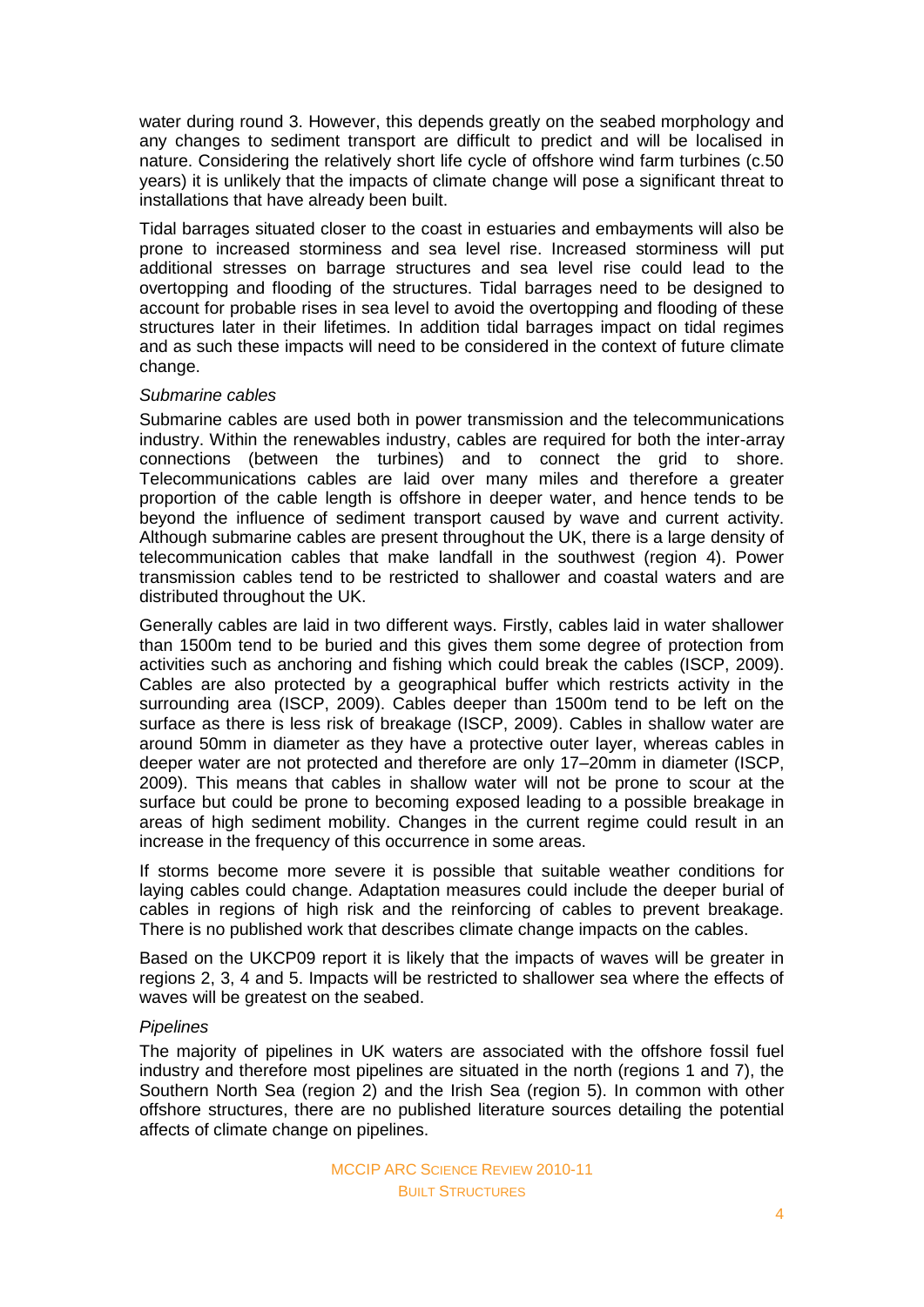It is possible that climate change could impact on both the installation and maintenance of pipelines. Increases in the frequency and severity of storms could lead to smaller weather windows suitable for pipeline installation. Once the pipelines are installed changes in patterns of erosion and currents could lead to increased scour on the seabed, exposing buried pipelines leading to risk of breakage.

Pipelines can measure up to 900mm in diameter and are rigid; because of this unburied pipelines can be susceptible to buckling as a result of vertical currents. Therefore increases in current speed that do not cause scour could cause pipeline breakage.

There is no published evidence of any adaptation measures related to climate change. In the future, it could be necessary to restrict pipe laying to certain times of the year to allow safe installation of pipelines. Sediment modelling studies may become a requirement to ensure that pipelines do not become exposed on the seabed. If changes to currents and temperature cause pipeline buckling, it could be necessary to adjust the tolerances of the material used. Detailed studies examining suitability of materials under changes in sea temperature would be required. The use of alternative materials or the requirement to bury the pipelines would lead to an increase in cost of laying pipeline.

Based on the UKCP09 report it is likely that the impacts of waves will be greater in regions 2 and 5. Impacts will be restricted to shallower seas where the effects of waves will be greatest on the seabed. Changes to currents are complex and difficult to predict and consequently should be considered on a site by site basis using detailed numerical modelling.

#### *Derivation of design parameters*

The design and operation of offshore structures in the UK is based on comprehensive records of metocean data used to calculate extreme wave, wind and water level events. Although the use of historic data provides an indication of the statistical probability of a past event reoccurring, it will be become important to take into account modelled future changes to water level, winds and waves as this will impact on the future design of offshore installations. In the future it may become necessary to make offshore structures more robust to deal with future climate change. However, as many aspects of future climate changes are uncertain (for example wave heights) this will make the design of some engineering parameters difficult. Scour protection could be required for foundations and cable arrays to compensate for possible increases in current stress on the seabed.

To derive extreme wave, water and wind levels, detailed records of past oceanographic conditions are required illustrating the need for continued collection of high quality metocean data. The collection of further records in areas presently not covered should also be implemented to ensure a good spatial coverage of historical oceanographic data. This could be targeted specifically in areas where large changes are expected.

#### **Coastal structures**

#### *Coastal erosion*

Currently the UK is estimated to have 3000 km of eroding coastline and around 2300 km of artificially protected coast, the longest in Europe (Eurosion, 2004). Increases in sea levels along with changes in the wave regime are likely to lead to increased coastal erosion. A response to these threats, where retreat is not feasible or economically viable could be an increase in the construction and the upgrading of coastal defences. Coastal defence construction can either be a hard defence such as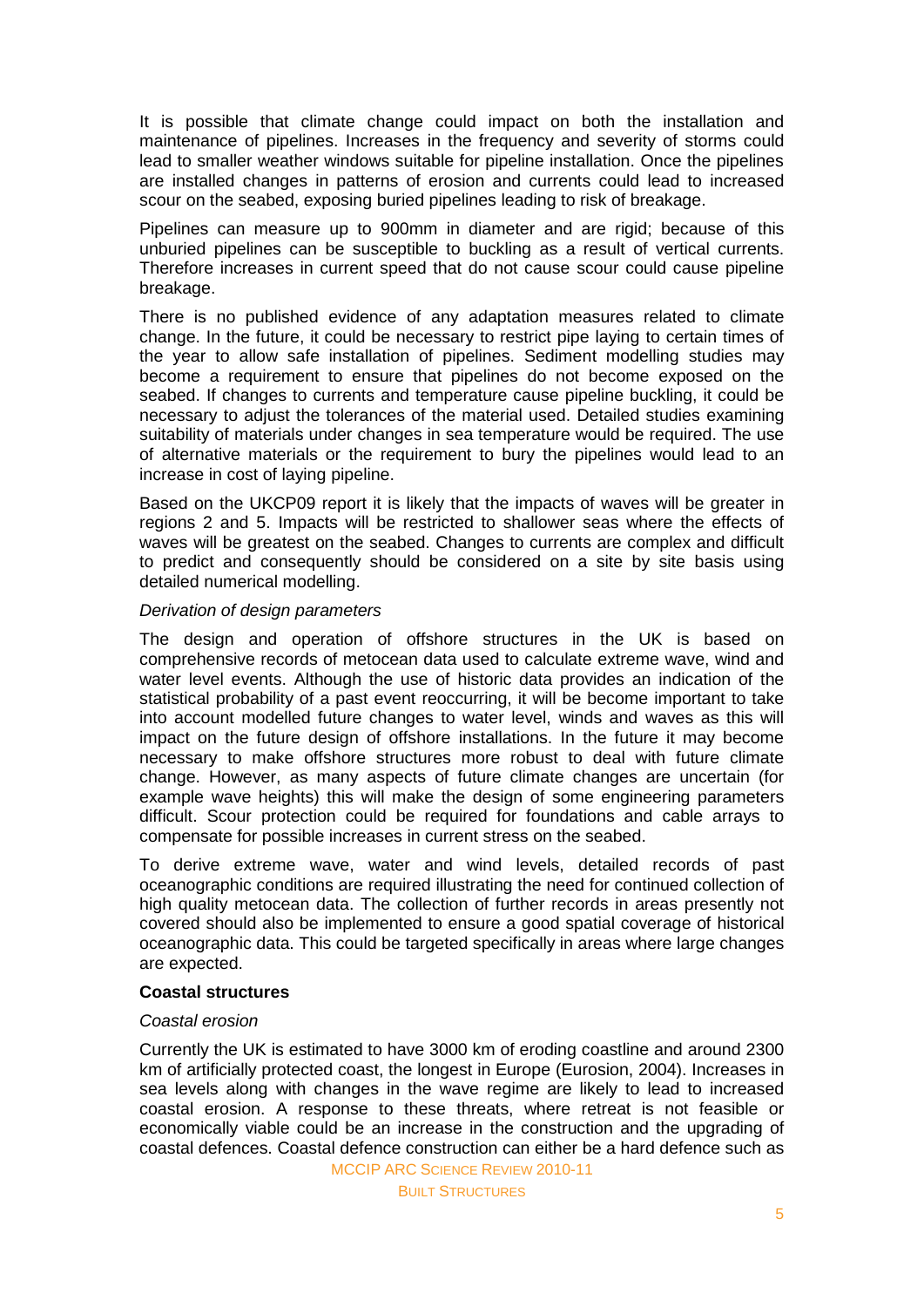groynes or walls or soft defence such as beach recharge or re-nourishment. An impact of sea level rise and changes to the wave regime will be an increase in demand for aggregates and timber for construction. In terms of soft defences, there is a possibility that beach recharge and re-nourishment may become less sustainable with an increase in the volume of sediment required to maintain beach levels.

Various natural defences present in the intertidal region (including saltmarsh, mudflat and sandflat) tend to dissipate wave energy thereby reducing the impact of waves on any defences behind. Any loss of intertidal area due to climate change would result in increased stresses on coastal defences.

Coastal defences are generally present in the UK where there are higher population densities and susceptible coastal geomorphology. The areas under greatest risk identified in the Foresight report are those around major estuaries and the east coast. The coastal processes that need to be considered in light of climate change are diverse and include changes to the frequency and duration of extremes tides, and tidal surges, waves, sediment transport patterns/pathways and any flows associated with freshwater inputs.

The main parameters defined in the UKCP09 report are sea level, waves and storm surges. In terms of increases in significant wave height and sea level rise impacts will be greatest in the southern regions and increases in storm surges are likely to be most significant in the Bristol Channel and Severn Estuary.

#### *Coastal flooding*

The impacts of changing sea levels and storminess in the future on existing structures has been assessed (Burgess and Townend, 2004 and Townend and Burgess, 2004). A number of key findings were made:

- The performance of coastal structures in depth limited conditions is very sensitive to even modest changes in water depth allowing larger waves to reach the structure.
- While there is a focus upon raising crest levels to accommodate sea level rise, we shall often need to re-engineer the whole structure due to increased scour around the toe of the structure.
- The increase in costs will usually be substantial.
- The increase in cost is likely to be two to four times the present cost to provide a similar level of performance.

The critical coastal processes are similar to those in coastal erosion and therefore geographically the greatest risk areas will be the same. This sector is concerned with the long-term (next century) as some structures have very long design lives due to their relatively high construction costs.

#### *High Value Assets*

A number of high value assets are situated within the coastal zone including:

- $\bullet$ Ports (discussed in the shipping chapter)
- $\bullet$ Nuclear power stations and waste depository
- Transport infrastructure  $\bullet$
- Sewage works $\bullet$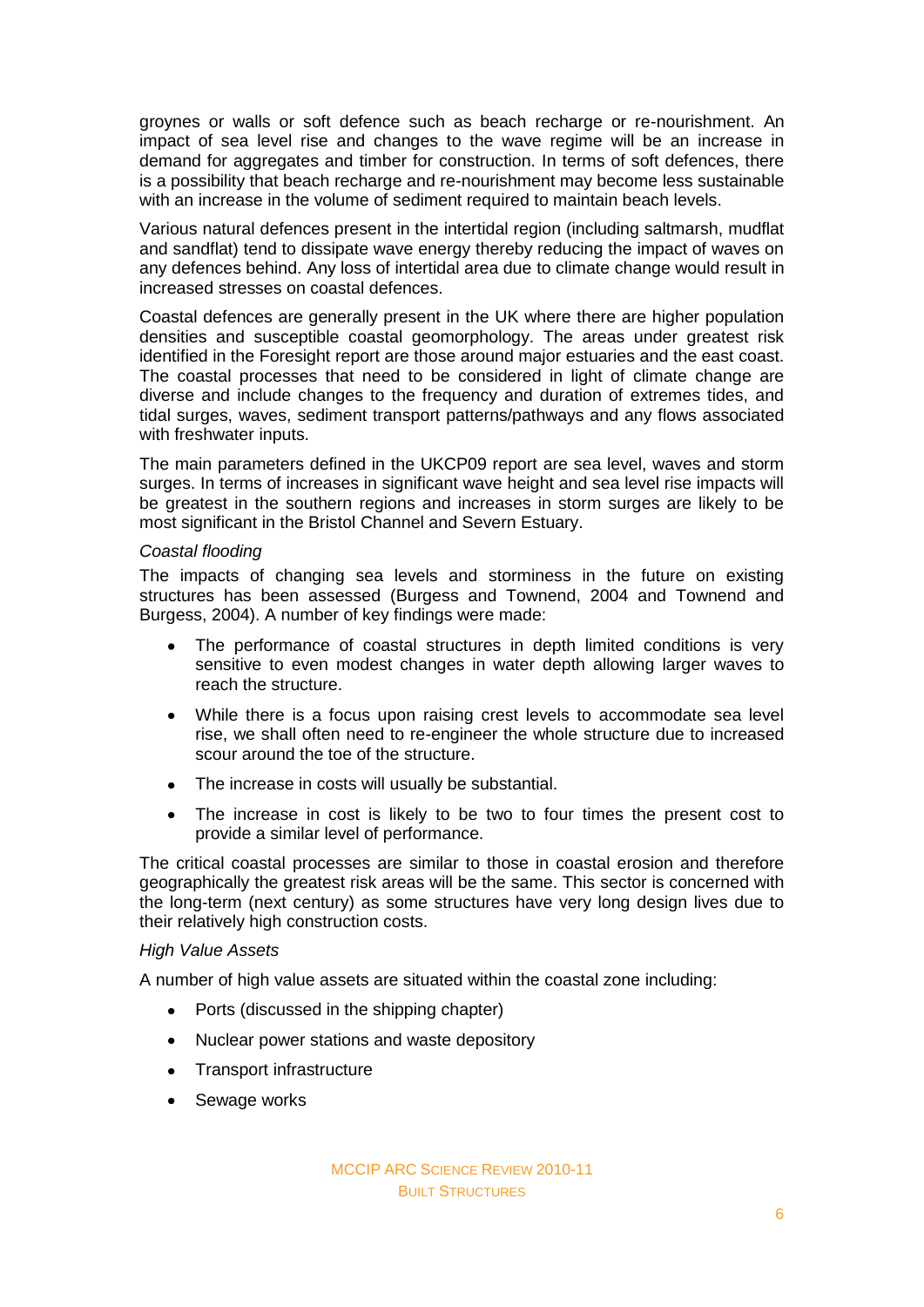Most of these assets will already be protected against coastal flooding and erosion and the as discussed in the sub sections above these pressures are likely to continue and increase into the future as a result of climate change.

Due to the relative permanent nature of these structures the obligation to continue to defend will extend into the future. This is especially true for nuclear developments which have a lifetime extending into centuries post decommissioning. It may be possible to re-site transport infrastructure but this could be costly and the feasibility will vary on a site to site basis.

Because of this the location of any new assets in the future should be considered in the context of a sound understanding of long-term coastal evolution and geomorphology. As many projections of climate change focus on a timescale extending to 2100, and because structures are designed beyond this time period, robustness of design will be uncertain.

#### *Design parameters*

Coastal defences and structures being constructed at the present time allow for climate change within the design through guidelines issued by Defra (2006).



# **3. Confidence in the science**

*What could happen:* **Low**



There is a general lack of data throughout entire sector on both past and future impacts. Coastal impacts are generally better researched and understood than offshore impacts. This could be due to the relatively shorter life cycles of offshore structures compared to coastal structures.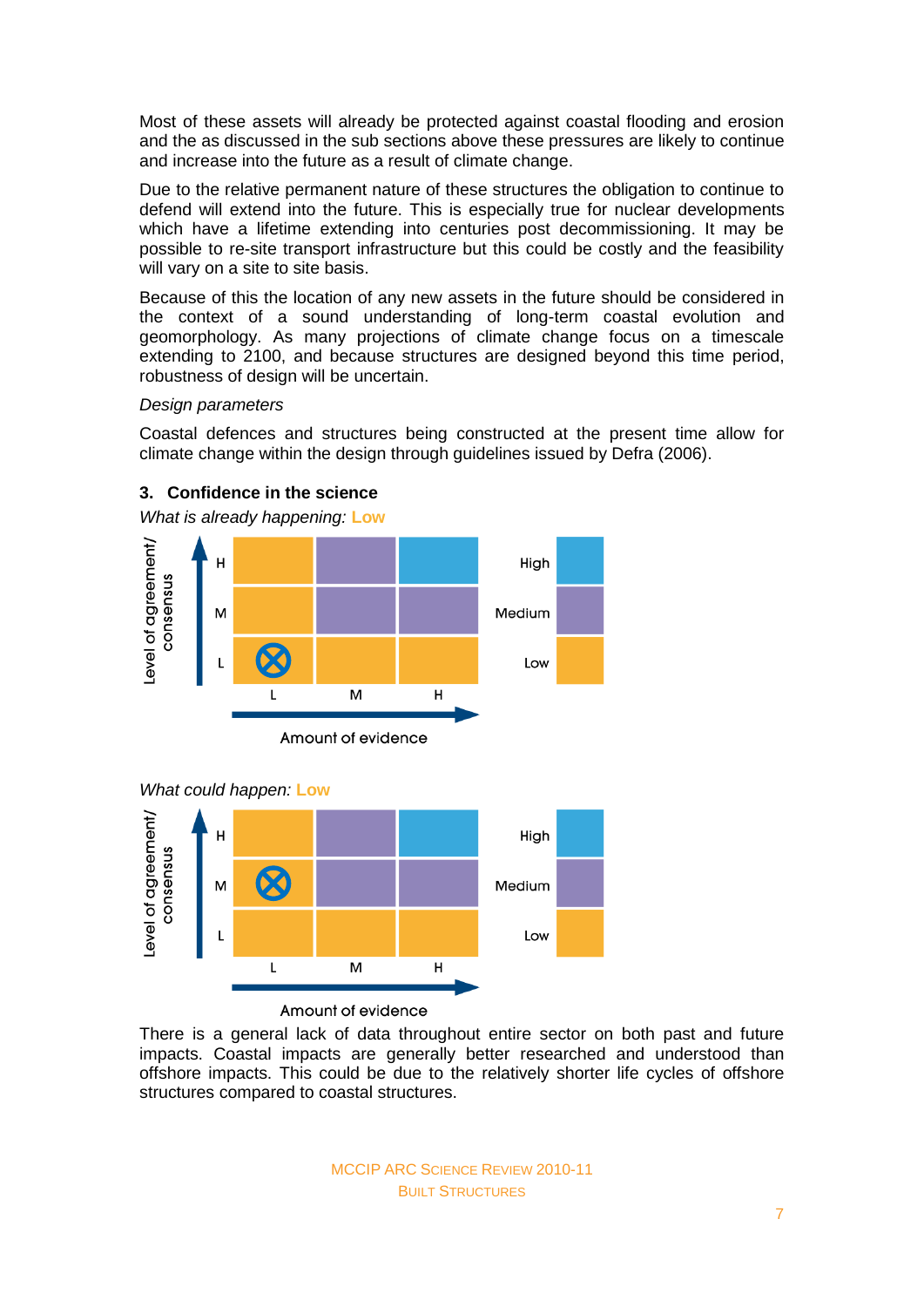# **4. Knowledge gaps**

The top priority knowledge gaps that need to be addressed in the short term to provide better advice to be given to policy makers are:

- *1.* Impacts of climate change on sediment transport processes and morphology. For example it would be useful to relate the UKCP09 outputs to sediment transport and morphological processes.
- *2.* Lack of long-term records with which to assess past trends in oceanographic processes.
- *3.* More information on changes to wave period as well as wave height would be beneficial in identifying future impacts on structures in the marine environment.

# **5. Socio-economic impacts**

#### **Offshore structures**

The expected life of an offshore structure is currently around 20 years (Rees, 2008), the lifespan of offshore installations is also dependant on the reserves of fossil fuels in UK waters. Increased stresses on offshore structures will increase the cost of retrieving fossil fuels and generating renewable energy, the potential cost increase has not been quantified in the available literature.

#### **Coastal Structures**

It has been calculated that in terms of economic losses in the future the potential effects of coastal erosion on its own are minor compared to flooding and represent only 2-6% of total potential losses (Halcrow, 2001; Hall *et al.*, 2006). However, coastal erosion in the context of other coastal issues and the viability of property and infrastructure on eroding coastlines still merits serious attention (Hall *et al.,* 2006).

Figures are only available for both river and coastal combined and are not available exclusively for the coastal zone. Currently, flood and coastal defences cost approximately £464 million within the UK (Foresight, 2004). Engineering to address future flood risk could amount to between £22 and £75 billion by the 2080s depending on the scenario. As an example, in 20 years time the annual cost of flood and coastal defences would need to be between £700 million and £1.1 billion per year (Defra, 2004a). It is important to remember that the above costs are for flooding on both rivers and the coast.

An assessment of coastal erosion defence costs was undertaken by Defra (2004b) and showed that the cost of maintaining all defences at the current standard regardless of the benefit cost amounted £2.9 billion over the next 100 years at present value. Areas under the greatest threat from future erosion will be along major estuaries and the east coast (Foresight, 2004). Present levels of expenditure on coastal defence will not keep pace with future coastal erosion resulting in approximately one third of coastal defences being destroyed in the coming decades (Foresight, 2004).

Although it is useful to consider the financial costs of maintaining coastal structures it is important to also think about the social costs of protecting or not protecting communities. Government expenditure will by necessity be directed towards areas of greatest economic benefit (i.e. larger urban areas) leaving smaller communities more vulnerable to coastal change. It is likely that greater focus on management of future change through the land use planning system and other mechanisms as well as the